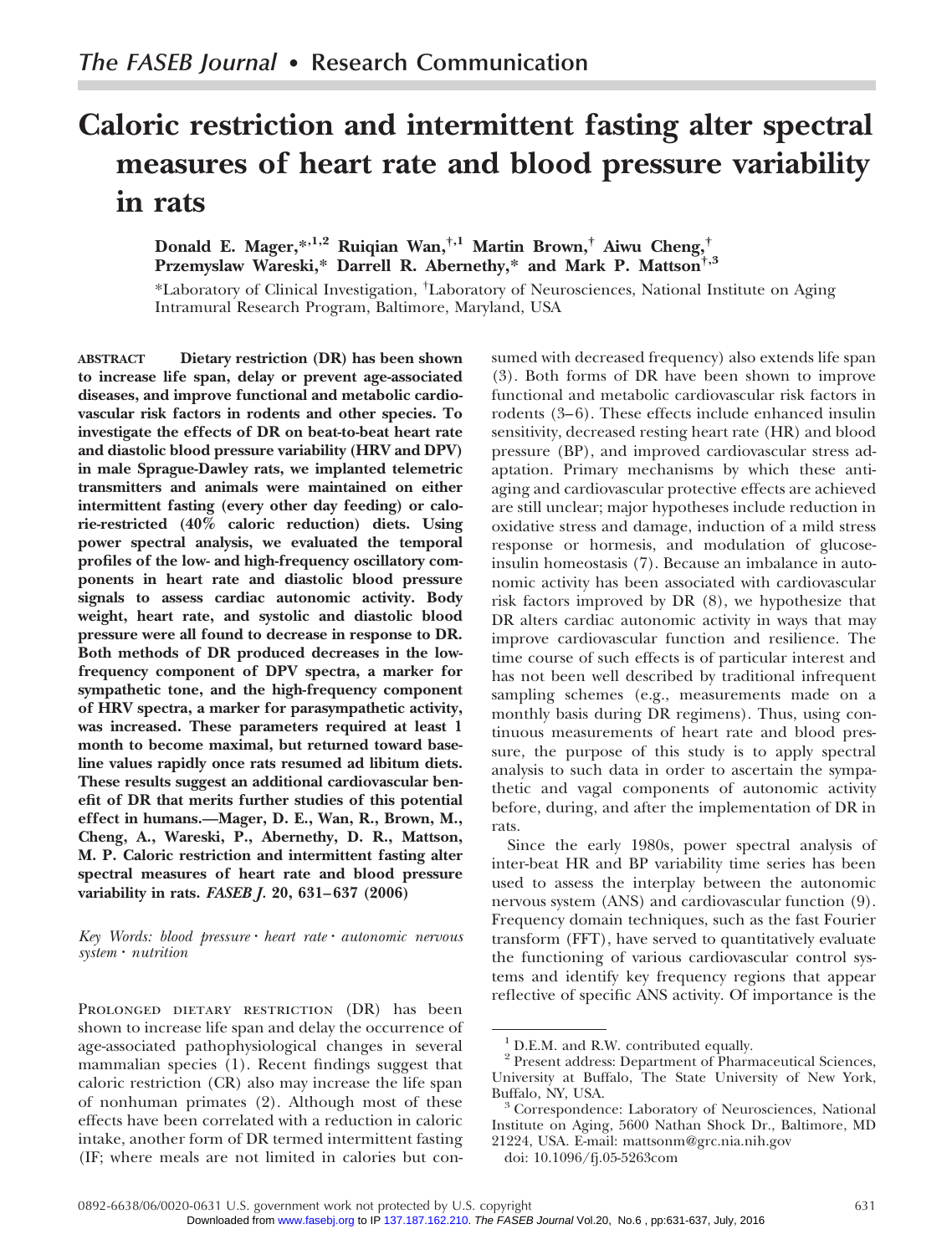recognition that HR variability (HRV) analysis can provide insights into parasympathetic and sympathetic ANS function under various physiological, pharmacological, and pathological conditions. In humans, older age appears to be associated with decreased variance in inter-beat intervals and HR spectral content from 0.04 to 0.32 Hz, largely explained by autonomic influences (10). In addition, reduced HRV as assessed by spectral analysis is associated with risk of coronary heart disease (11). The clinical applications of HRV analysis to other disease states have been reviewed (12), and standards for measurement and interpretation have been reported (13). Studies in rats suggest that the highfrequency ( $HF=0.75-2.5$  Hz) component of the power spectral density of HRV reflects parasympathetic tone, whereas the low-frequency ( $LF=0.2-0.75$  Hz) power of diastolic BP variability (DPV) is a marker for sympathetic activity (14). In this study we show that physiological changes induced by either CR or IF are accompanied by alterations in spectral measures of HRV and DPV in rats.

# **MATERIALS AND METHODS**

# **Animals and surgical procedures**

Twelve Sprague-Dawley rats (Harlan Teklad, Madison, WI, USA) initially 2.5 months of age were maintained under temperature- and light-controlled conditions with access to food and water ad libitum (AL). The photoperiod in the colony and testing rooms was maintained on a 12 h light/ dark cycle with lights on from 6:00 am to 6:00 pm daily. A telemetry system (Data Sciences International, St. Paul, MN, USA) was used to monitor behavioral and physiological parameters, including general activity, HR, and BP (mean, systolic, and diastolic). Surgical implantation of transmitters (TA11PA-C40) was performed in 3-month-old rats under isofluorane anesthesia using a six-station anesthesia system (SurgiVet, Waukesha, WI, USA). For each implant, the catheter tip was inserted upstream into the descending aorta between the renal arteries and iliac bifurcation and secured with tissue adhesive at the insertion point. The body of the implant was inserted into the peritoneal cavity and sutured to the abdominal musculature at the incision site. After completing the implantation procedure, rats were given buprenorphine administered subcutaneously (0.022 mg/kg) and returned to individual cages. Animals were allowed to recover for at least 1 month before the initiation of additional experimental procedures, during which time rats were provided food and water AL.

### **Diets and experimental procedures**

After a 1 month recovery from surgery, baseline physiological and behavioral activities were recorded for 3 wk, during which all rats were maintained on the AL dietary regimen. A scheduled continuous sampling procedure was used whereby waveforms and specific parameters (locomotor activity, systolic and diastolic BP) were digitally recorded (500 Hz) for 2.5 min every 10 min during each 24 h period. DR was introduced after 3 wk of recording baseline conditions. Rats were randomly divided into two groups of 6 animals each. The rats in the first group were fed regular rat chow (NIH-07) on an IF regimen (every other day fasting), and rats in the

second group were fed daily but with a 40% reduction in calories (CR). All rats were fed or fasted at 5:00 pm daily and had continuous access to water. The 40% CR regimen was based initially on the amount of food consumed during the AL regimen from the previous week. The body weight of the each rat was monitored weekly. The amount of food to be given each week to rats in the 40% CR group was adjusted weekly by adding 1–3% to the amount consumed during the previous week to ensure that rats maintained their health and continued on a slow and steady growth during the dietary restriction period. All parameters were recorded continuously during the first 8 wk after initiating dietary restriction. Recordings were stopped temporarily by switching off the battery to conserve power for the next phase of the study. All rats were maintained on either IF or CR regimens for an additional 8 wk (total of 16 wk on dietary restriction). Beginning on the 17th wk, all rats resumed an AL feeding regimen. Waveforms and physiological parameters were recorded continuously again using the identical sampling scheme as described previously. The study was terminated 4 wk after all rats were returned to an AL dietary regimen.

Blood samples (2 mL) were withdrawn from the tail vein of each rat into EDTA-containing tubes (BD Vacutainer, Franklin Lakes, NJ, USA) at various times, including: just prior to starting diets, every 2 wk during the first 6 wk after diets were initiated, and 2 wk after AL feeding was resumed. All blood samples were obtained after an overnight fast, where food was withheld on the afternoon of the previous day. During the DR period, blood samples were taken on a fasting day for rats on the IF regimen. Plasma was harvested from blood samples and stored at –80°C until analysis.

# **Blood chemical assessment**

Plasma glucose concentrations were measured using a Beckman Glucose Analyzer (Beckman Instruments, Fullerton, CA, USA). The concentration of corticosterone in plasma was measured using a commercially available radioimmunoassay kit (ICN Diagnostics, Costa Mesa, CA, USA).

# **Physiological and behavioral activities**

Recordings of baseline activities prior to DR demonstrated stable parameter values that followed a daily circadian rhythm. Although physiological parameters were monitored continuously for 3 wk prior to and 8 wk after initiating diets, the data were extracted from the last day of each week for purposes of analysis and presentation. The data for rats in the IF group were extracted from one of the last two days of each week that corresponded with a fasting day. The data were organized and presented as mean values either during light (6:00 am to 6:00 pm) or dark periods (6:00 pm to 6:00 am). Statistical comparisons were usually made in two ways, i.e., the alteration in the same rat in response to different dietary regimens (within group) and the difference between rats in response to different diets during the same period (between groups).

# **Spectral analysis**

Twenty-four hour blocks of inter-beat intervals and diastolic blood pressures were extracted using the Dataquest A.R.T. software at various weekly intervals and processed offline with MATLAB (The Mathworks, Natick, MA, USA) running on a standard Pentium 4 1.80 GHz PC. For each 2.5 min recording, ectopic beats and outliers were replaced by the mean of the previous and next valid measure prior to resampling the signal at 10 Hz (conducted using a spline function) to ensure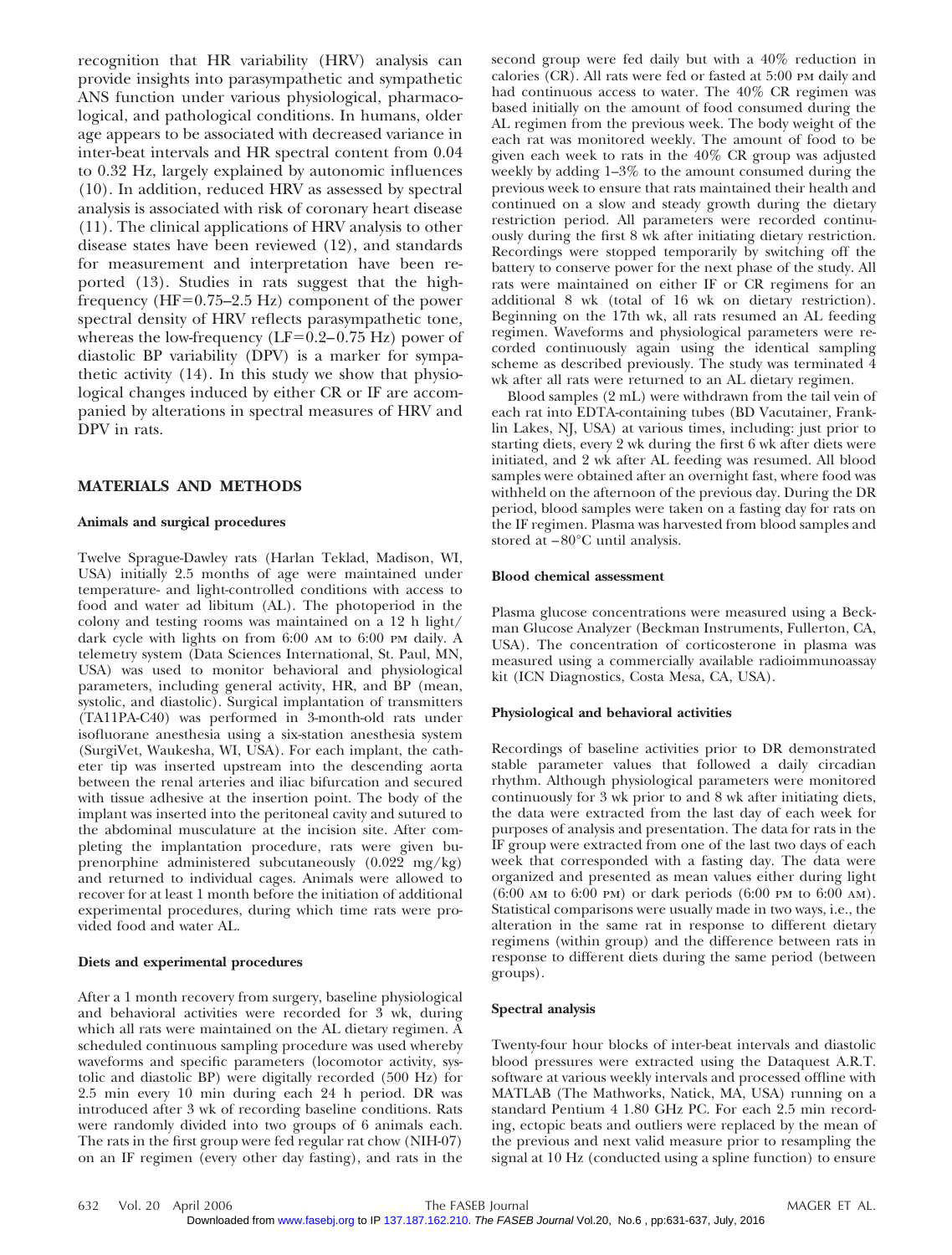equidistant measures. A modified periodogram, which included a discrete FFT and Hamming window to prevent spectral leakage, was used to calculate the power spectral density of each 2.5 min segment. Each spectrum was integrated between 0.2–0.75 and 0.75–2.5 Hz to calculate the power in the LF and HF bands, respectively. To ascertain the time course of these measures, plots of LF and HF power and the LF/HF ratio over the 24 h blocks were constructed, and area under the curve (AUC) values were calculated using the linear trapezoidal rule. These procedures were piece-wise automated with algorithms written in MATLAB.

#### **Statistical analyses**

Physiological and behavioral data were analyzed using repeatedmeasures ANOVA, followed by post hoc assessments with the Student Newman Keuls test. One-way ANOVA, followed by the SNK test or Student's *t* test, was used to compare biochemical measures. Differences in mean LF, HF, and LF/HF AUC values were assessed using nonparametric repeated-measures ANOVA (Friedman test) and Dunn's multiple comparison tests with predietary restriction values.

# **RESULTS**

# **Body weight and circadian activity**

Body weights decreased in response to initiating both IF and CR regimens, with major weight loss occurring during the first 2–3 wk, followed by an adaptation to DR characterized by slow and steady growth over the 16-wk DR period (**Fig. 1**). However, rats in the CR group had consistently lower body weights compared with those in the IF group (P<0.05). Body weight gain resumed in all rats as soon as the AL feeding regimen was resumed. Circadian activity, as indicated by recordings of locomotor activity, was reduced in animals on the IF regimen particularly during the dark period (see Fig. 6 in Online Data Supplement), with no activity change associated with the CR regimen.



**Figure 1.** Changes in body weight in rats prior to, during, and after IF and CR feeding regimens. Symbols represent mean values, which were measured weekly, and error bars correspond to sem  $(n=6/\text{group})$ .

#### **Heart rate and blood pressure**

HR in both groups decreased gradually in response to the initiation of both DR regimens, and although the trend was similar in both periods, the effect appeared more significant during the dark period than in the light period (**Fig. 2***A*). From DR wk 2–8, HR was reduced significantly compared with pre-DR measures in the same rats ( $P$ <0.05). In addition, HR during DR wk 3–8 was significantly decreased compared with that in wk 1 (*P*-0.05). These results indicate that the IF- and CR-induced reductions in HR reach a maximal effect at 3–4 wk after the diets were initiated in both groups. However, DR-induced reductions in HR were rapidly reversed after food was made available AL. Although HR during wk 1–3 after AL diet resumption was lower than pre-DR in the same group  $(P< 0.05)$ , this difference was not significant 4 wk after the AL regimen was resumed. The magnitude of the effects on HR produced by either IF or CR were similar.

Systolic BP gradually decreased for both diets, with the magnitude of the effect greater during the dark period (see Fig. 7 in Online Data Supplement). Compared with pre-DR values, systolic BP was significantly reduced from wk 3 to wk 8 for the IF group and from wk 2 to wk 8 for the CR group, with the plateau reached in both groups at wk 3. Systolic BP returned to pre-DR levels in the first week when the AL regimen was resumed. Systolic BP during the last 2 wk of AL was higher than during DR wk  $3$  to  $8$  ( $P<0.05$ ). The magnitude of the effect on systolic BP produced by either IF or CR appeared to be comparable.

Both IF and CR caused a gradual decrease in diastolic BP, with greater reduction during the dark period (Fig. 2*B*). The maximal decrease in diastolic BP was reached by 4 wk in both groups. When AL feeding was resumed, during the dark period, diastolic BP in the IF group approached pre-DR levels during the last 2 AL wk. For the CR group, diastolic BP values during the dark period gradually increased during the AL wk; however, diastolic BP during the entire AL period remained lower compared with pre-DR values. The magnitude of the effect of IF and CR on diastolic BP was similar.

Trends of mean and pulse BP in response to DR were similar to those observed for systolic and diastolic BP (data not shown). During the light period, only the CR regimen produced significant changes in mean BP. Although both IF and CR diets decreased pulse BP during the dark period, only the IF regimen induced significant alterations during the light period.

#### **Biochemical measurements**

Plasma glucose concentrations were measured in each rat prior to and 2, 4, and 6 wk after initiating DR, and 2 wk after AL feeding was resumed (**Fig. 3***A*). The CR regimen produced a significant decrease in the plasma glucose concentration within  $2$  wk ( $P< 0.05$ ). The IF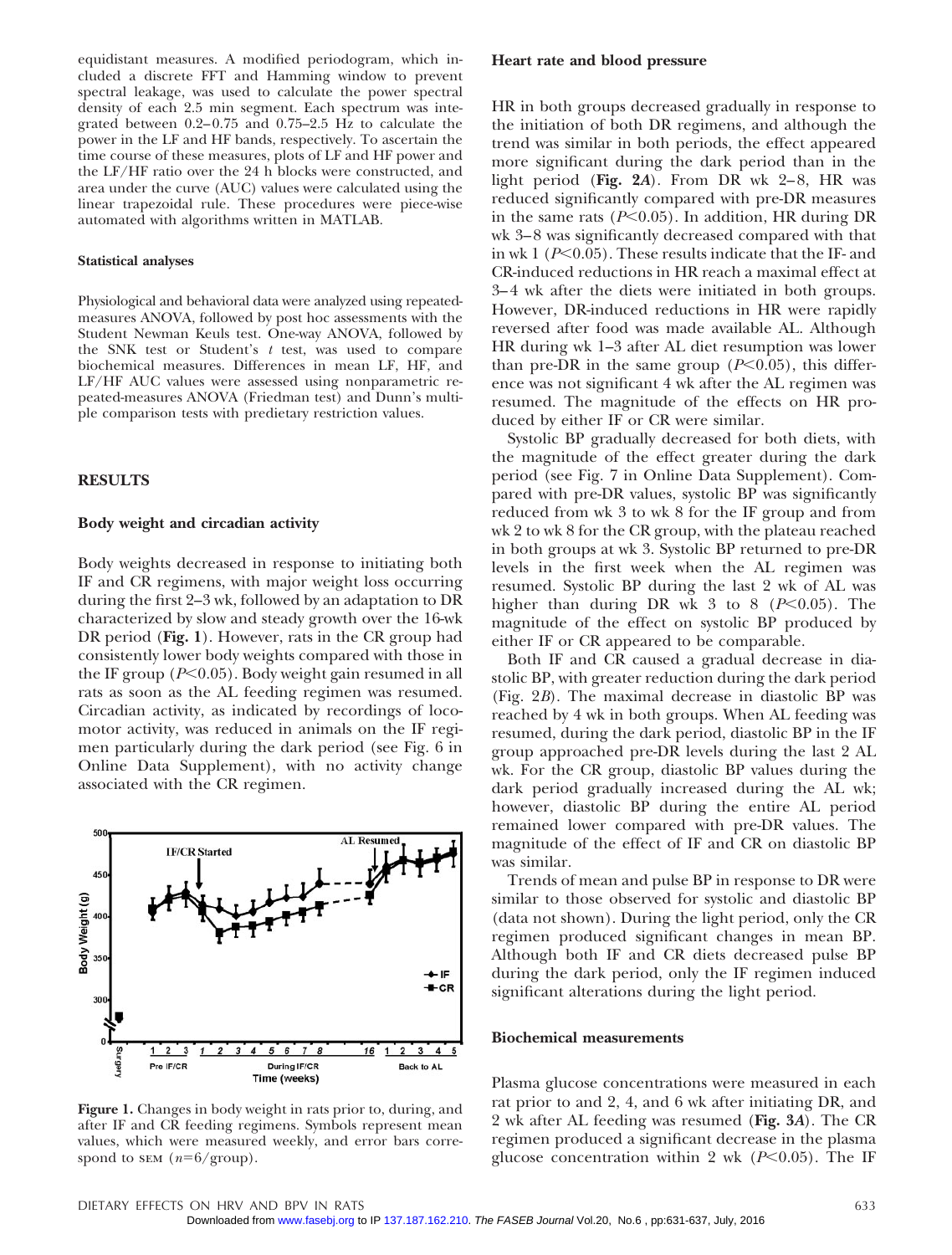**Figure 2.** Heart rate (*A*) and diastolic BP (*B*) responses to IF and CR diets. The data are shown as mean values, either during the dark period or light period, and error bars represent sem  $(n=6/\text{group})$ . \* $P < 0.05$  compared with 2–8 wk post-DR and 1–3 wk post-AL;  $+P$  < 0.05 compared with 2–8 wk post-DR and  $1-3$  wk post-AL;  $\#P$  < 0.05 compared with 1–4 wk post-AL; *P*  $< 0.05$  compared with  $1-4$  wk post-AL.



regimen did not have a significant affect on plasma glucose concentration at any time point examined.

In contrast to glucose, plasma corticosterone concentrations increased for the IF regimen 4 wk after the diet was initiated, and remained as such until after AL feeding was resumed ( $P$ <0.05) (Fig. 3*B*). Plasma corticosterone concentrations increased more rapidly in response to the CR regimen (starting 2 wk after the diet was implemented), and returned to baseline levels after AL feeding was resumed. These results support the hypothesis that DR is a mild stressor, which increases the activity of the hypothalamic-pituitary-adrenal system  $(7, 8)$ .

## **Spectral analysis**

Area under the LF, HF, and LF/HF 24 h power time curves (AUC) for HRV and DPV were calculated at baseline, just prior to initiating DR, and at 2, 3, 4, 18, and 19 wk post-DR, where the last two time points reflect 2 and 3 wk after resuming AL feeding schedules. A comparison of AUC values between IF and CR groups under baseline conditions revealed that groups were similar prior to DR (see Fig. 8 in Online Data Supplement).

Rats subjected to the IF regimen exhibited a gradual and significant decrease in the LF power of DPV (**Fig. 4***A*, middle and right panels), whereas the HF component of DPV remained relatively stable. In contrast, changes in the LF band of DPV did not achieve statistical significance in the CR group, although trends in the data were similar between regimens (Fig. 4*B*). All spectral measures following the resumption of the AL regimen were not statistically different from baseline values.

Power in both the LF and HF bands of HRV spectra was significantly increased during the IF and CR diets, and the stable LF/HF ratios suggest that total HRV power was increased (**Fig. 5***A, B*). In agreement with results from the DPV analysis, all spectral measures of HRV were not statistically significant from pre-DR levels once AL feeding was resumed.

### **DISCUSSION**

In this study we have shown that the improvement in parameters seen as human cardiovascular disease risk factors in response to DR in adult rats was accompanied by significant changes in spectral measures of HR and diastolic BP variability. Rats maintained on either the IF or CR dietary regimen exhibited decreased LF power in DPV and increased HF power in HRV, suggesting that DR produces decreased sympathetic ANS activity and augments parasympathetic or vagal tone. Our spectral analysis of DPV confirms earlier studies that have revealed the sympatholytic effects of DR using other measures (15, 16). However, the data presented here are the first to suggest that DR may produce an increase in vagal tone. Given that decreased HRV is a risk factor for the development of coronary heart disease in humans (11), if the opposite is true and increased HRV confers decreased risk, our data suggest an additional cardiovascular benefit of DR and may provide additional insight into the factors contributing to the mechanisms by which IF and CR improve cardiovascular function in animals.

The effects of DR on HR, systolic and diastolic BP, and glucose and corticosterone plasma concentrations confirm and extend prior studies of the hemodynamic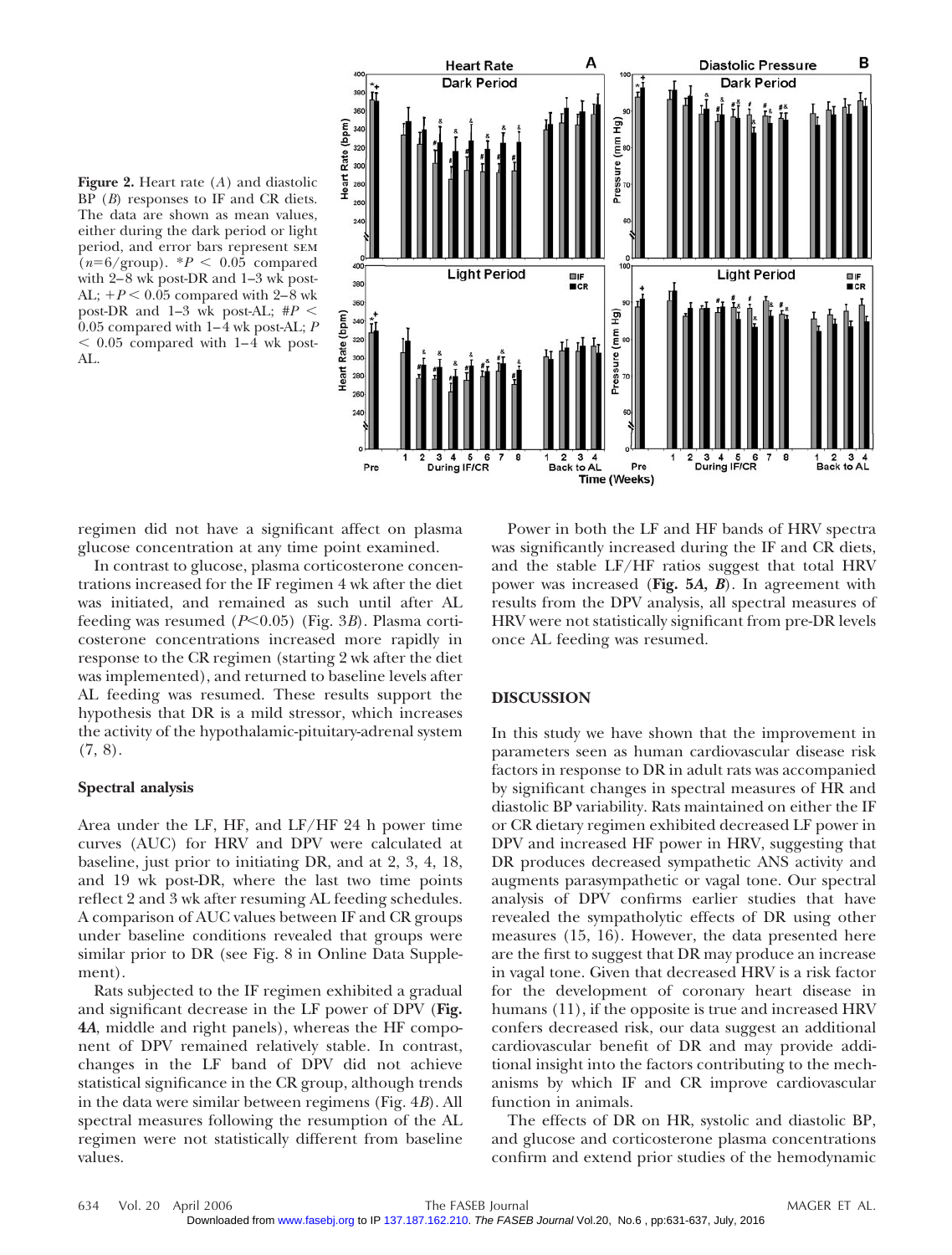

**Figure 3.** Plasma glucose and costicosterone concentrations prior to, during, and after IF and CR diets measured at selected intervals. Both regimens reduced plasma glucose concentrations (*A*) and increased the concentration of corticosterone (*B*). The values are presented as means ( $\pm$ SEM).

and endocrine effects of IF and CR diets. Whereas many longitudinal studies of DR rely on monthly measurements of cardiovascular and metabolic markers, physiological data in the present analysis were collected in a continuous manner. Such rich sampling provided

key insights into the temporal aspects of the effects of the IF and CR regimens. HR and BP profiles show gradual and steady decreases in these values within the first month of imposing DR, and maximal effects are achieved in 4 to 5 wk. Furthermore, values rapidly approach baseline levels once AL feeding is resumed. The significance of these on-off rates has yet to be defined and requires further study. Although less frequently sampled owing to limitations in blood volume, the apparent paradoxical decrease in glucose and increase in corticosterone plasma concentrations in response to IF and CR are consistent with previous studies showing that DR improves insulin sensitivity and may represent a mild stressor (3, 5, 6). Despite the lack of agreement as to the definition, the term hormesis has been used to reflect this phenomenon whereby beneficial effects are achieved from exposure to a lowintensity stressor (7). The mechanisms by which a mild stressor may affect aging and age-related diseases are unknown but may involve the modulation of stress response genes and proteins (7).

The effects of DR on the cardiovascular system in this animal model that would be construed as beneficial in humans appear to be independent of which DR regimen is implemented. The ability of CR to extend life span in mice has been shown to be dependent on the degree of CR, where maximal life span increases with a progressive decrease in caloric intake (1). However, mice maintained on an IF regimen, where total food intake was not restricted, were shown to exhibit improvements in glucose regulation and neuronal resistance to injury that met or exceeded those induced by a CR regimen (3). In this study, rats on the CR diet demonstrated greater weight loss (Fig. 1) and reductions in plasma glucose concentrations (Fig. 3). The lack of effect on glucose concentrations of IF was unexpected, as a previous study revealed significantly



**Figure 4.** Area under the power 24 h time curves (AUC) for lowfrequency (LF), high-frequency (HF), and the LF/HF components to diastolic blood pressure variability in IF (*A*) and CR (*B*) rats at select intervals (wk 18 and 19 are 2 and 3 wk after resumption of AL feeding). Bars represent mean values and the error bars correspond to sem  $(n=5 \text{ or } 6)$ .  $*P < 0.05$ .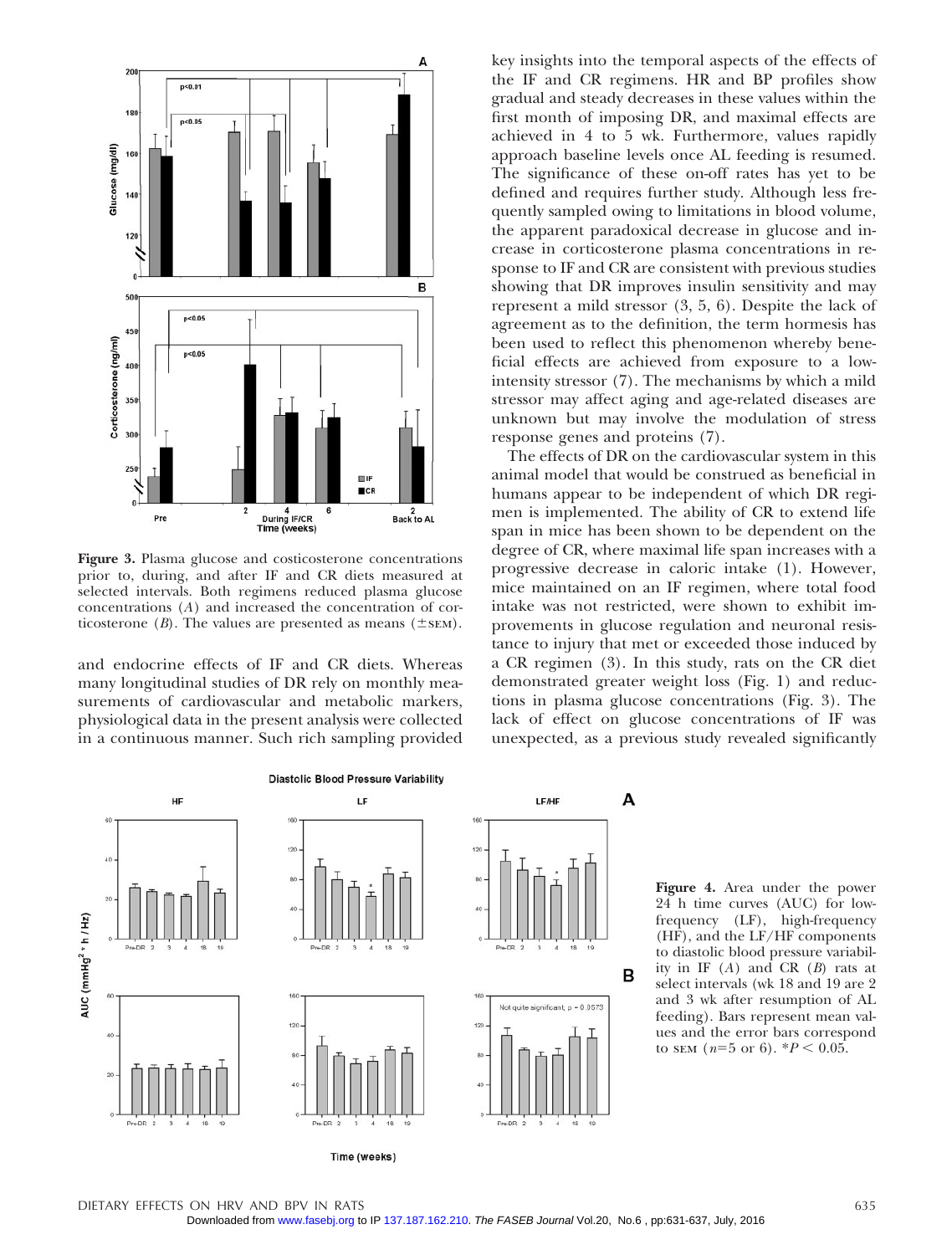

**Figure 5.** Area under the power 24 h time curves (AUC) for low-frequency (LF), high-frequency (HF), and the LF/HF components to heart rate variability in IF (*A*) and CR (*B*) rats at select intervals (wk 18 and 19 are 2 and 3 wk after resumption of AL feeding). Bars represent mean values and the error bars correspond to sem  $(n=5 \text{ or } 6)$ . \* $P < 0.05$ .

lower basal concentrations of circulating glucose in IF mice (6); its implications are not clear.

On the other hand, both methods of DR produced comparable changes in hemodynamic parameters and spectral measures of HRV and DPV. The mechanisms linking IF and CR to the observed cardiovascular changes are unknown and need to be elucidated. We hypothesize that neurotrophic factor and neurotransmitter signaling may mediate this effect (8). For example, IF produces increased levels of brain-derived neurotrophic factor (BDNF) in several brain regions in rodents (17). Administration of paroxetine, a serotonin-selective reuptake inhibitor, increases BDNF brain concentrations in mice (18) as well as HRV in patients with panic disorder (19, 20). Although data suggest that BDNF may be responsible for the enhanced insulin sensitivity produced by DR (21, 22), whether BDNF is a contributing or controlling factor in the HRV response to IF and CR diets remains to be determined. The increase in vagal tone may also be implicated in the immunomodulatory effects of DR. The aging process is associated with a decrease in immunologic function (i.e., immunosenescence) and an increase in circulating proinflammatory cytokines (23). Borovikova et al. have demonstrated that direct vagus nerve stimulation attenuates the release of several inflammatory cytokines, including tumor necrosis factor (TNF), interleukin (IL)-1 $\beta$ , IL-6, and IL-18 (24). Several studies show that dietary restriction also inhibits the production of TNF- $\alpha$ , IL-1 $\beta$ , and IL-6 (25–27). In addition, neither DR nor vagus nerve stimulation affect the ant-inflammatory cytokine IL-10 (24, 27). Further research is required to test these links between DR-mediated changes in the autonomic, immunologic, and cardiovascular systems.

In summary, a parasympathomimetic effect of DR has been identified from power spectral analysis of HRV data in rats exposed to IF or CR dietary regimens.

Spectral measures of DPV also confirm previous studies revealing that such diets decrease sympathetic ANS activity. The more frequent data sampling scheme used in this study provided insight into the relatively fast rates at which the physiological effects of DR are achieved when diets are initiated and reversed upon returning animals to AL feeding. Although it is unclear whether IF and CR are feasible in humans, preliminary studies report promising results (28, 29) and support ongoing clinical investigations as well as the effort to develop drugs that exhibit CR mimetic properties (30).  $\mathbf{F}$ 

This research was presented in part at the Society for Neuroscience 2004 annual meeting (San Diego) and was supported by the Intramural Research Program of the National Institute on Aging of the National Institutes of Health. None of the authors declare any competing financial interests that could be perceived as influencing this research.

### **REFERENCES**

- 1. Weindruch, R., and Sohal, R. S. (1997) Seminars in medicine of the Beth Israel Deaconess Medical Center. Caloric intake and aging. *N. Engl. J. Med.* **337,** 986–994
- 2. Mattison, J. A., Lane, M. A., Roth, G. S., and Ingram, D. K. (2003) Calorie restriction in rhesus monkeys. *Exp. Gerontol.* **38,** 35–46
- 3. Anson, R. M., Guo, Z., de Cabo, R., Iyun, T., Rios, M., Hagepanos, A., Ingram, D. K., Lane, M. A., and Mattson, M. P. (2003) Intermittent fasting dissociates beneficial effects of dietary restriction on glucose metabolism and neuronal resistance to injury from caloric intake. *Proc. Natl. Acad. Sci. USA* **100,** 6216–6220
- 4. Thomas, J., Bertrand, H., Stacy, C., and Herlihy, J. T. (1993) Long-term caloric restriction improves baroreflex sensitivity in aging Fischer 344 rats. *J. Gerontol.* **48,** B151–B155
- 5. Wan, R., Camandola, S., and Mattson, M. P. (2003) Intermittent fasting and dietary supplementation with 2-deoxy-D-glucose improve functional and metabolic cardiovascular risk factors in rats. *FASEB J.* **17,** 1133–1134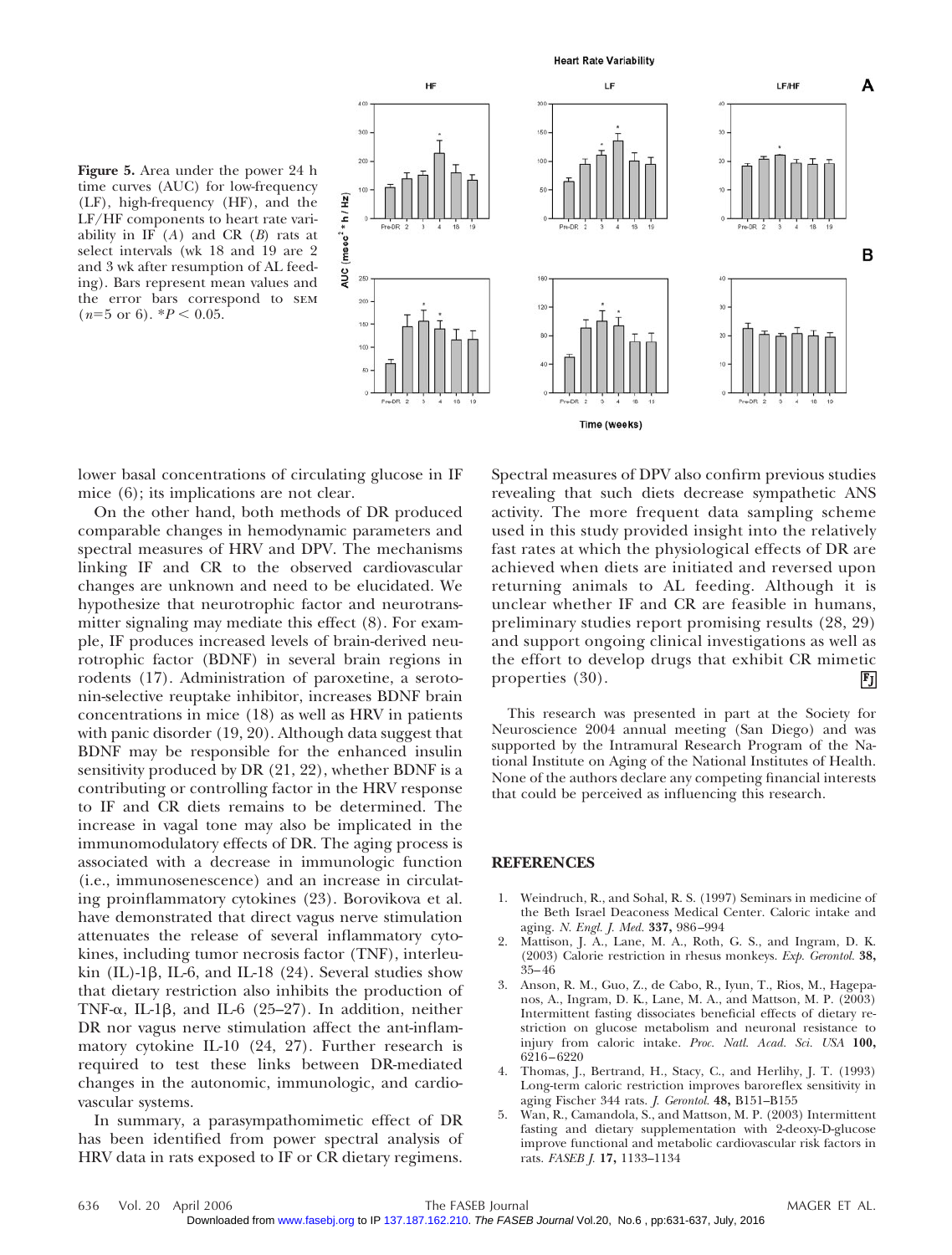- 6. Wan, R., Camandola, S., and Mattson, M. P. (2003) Intermittent food deprivation improves cardiovascular and neuroendocrine responses to stress in rats. *J. Nutr.* **133,** 1921–1929
- 7. Masoro, E. J. (2000) Caloric restriction and aging: an update. *Exp. Gerontol.* **35,** 299–305
- 8. Mattson, M. P., and Wan, R. (2005) Beneficial effects of intermittent fasting and caloric restriction on the cardiovascular and cerebrovascular systems. *J. Nutr. Biochem.* **16,** 129–137
- 9. Akselrod, S., Gordon, D., Ubel, F. A., Shannon, D. C., Berger, A. C., and Cohen, R. J. (1981) Power spectrum analysis of heart rate fluctuation: a quantitative probe of beat-to-beat cardiovascular control. *Science* **213,** 220–222
- 10. Craft, N., and Schwartz, J. B. (1995) Effects of age on intrinsic heart rate, heart rate variability, and AV conduction in healthy humans. *Am. J. Physiol.* **268,** H1441–H1452
- 11. Liao, D., Cai, J., Rosamond, W. D., Barnes, R. W., Hutchinson, R. G., Whitsel, E. A., Rautaharju, P., and Heiss, G. (1997) Cardiac autonomic function and incident coronary heart disease: a population-based case-cohort study. The ARIC Study. Atherosclerosis Risk in Communities Study. *Am. J. Epidemiol.* **145,** 696–706
- 12. Malliani, A., Pagani, M., Lombardi, F., and Cerutti, S. (1991) Cardiovascular neural regulation explored in the frequency domain. *Circulation* **84,** 482–492
- 13. Task Force of the European Society of Cardiology and the North American Society of Pacing and Electrophysiology (1996) Heart rate variability: standards of measurement, physiological interpretation and clinical use. *Circulation* **93,** 1043–1065
- 14. Cerutti, C., Gustin, M. P., Paultre, C. Z., Lo, M., Julien, C., Vincent, M., and Sassard, J. (1991) Autonomic nervous system and cardiovascular variability in rats: a spectral analysis approach. *Am. J. Physiol.* **261,** H1292–H1299
- 15. Young, J. B., and Landsberg, L. (1977) Suppression of sympathetic nervous system during fasting. *Science* **196,** 1473–1475
- 16. Young, J. B., and Landsberg, L. (1982) Diet-induced changes in sympathetic nervous system activity: possible implications for obesity and hypertension. *J. Chronic Dis.* **35,** 879–886
- 17. Duan, W., Guo, Z., and Mattson, M. P. (2001) Brain-derived neurotrophic factor mediates an excitoprotective effect of dietary restriction in mice. *J. Neurochem.* **76,** 619–626
- 18. Duan, W., Guo, Z., Jiang, H., Ladenheim, B., Cadet, J., and Mattson, M. P. (2004) Paroxetine retards disease onset and progression in huntingtin mutant mice. *Ann. Neurol.* **55,** 590–594
- 19. Tucker, P., Adamson, P., Miranda, R. J., Scarborough, A., Williams, D., Groff, J., and McLean, H. (1997) Paroxetine increases heart rate variability in panic disorder. *J. Clin. Psychopharmacol.* **17,** 370–376
- 20. Yeragani, V. K., Jampala, V. C., Sobelewski, E., Kay, J., and Igel, G. (1999) Effects of paroxetine on heart period variability in patients with panic disorder: a study of holter ECG records. *Neuropsychobiology* **40,** 124–128
- 21. Nakagawa, T., Ono-Kishino, M., Sugaru, E., Yamanaka, M., and Noguchi, H. (2002) Brain-derived neurotrophic factor (BDNF) regulates glucose and energy metabolism in diabetic mice. *Diabetes Metab. Res. Rev.* **18,** 185–191
- 22. Duan, W., Guo, Z., Jiang, H., Ware, M., and Mattson, M. P. (2003) Reversal of behavioral and metabolic abnormalities, and insulin resistance syndrome, by dietary restriction in mice deficient in brain-derived neurotrophic factor. *Endocrinology* **144,** 2446–2453
- 23. Pahlavani, M. A. (2000) Caloric restriction and immunosenescence: a current perspective. *Front. Biosci.* **5,** D580–D587
- 24. Borovikova, L. V., Ivanova, S., Zhang, M., Yang, H., Botchkina, G. I., Watkins, L. R., Wang, H., Abumrad, N., Eaton, J. W., and Tracey, K. J. (2000) Vagus nerve stimulation attenuates the systemic inflammatory response to endotoxin. *Nature (London)* **405,** 458–462
- 25. Spaulding, C. C., Walford, R. L., and Effros, R. B. (1997) Calorie restriction inhibits the age-related dysregulation of the cytokines TNF-alpha and IL-6 in C3B10RF1 mice. *Mech. Ageing Dev.* **93,** 87–94
- 26. Chung, H. Y., Kim, H. J., Kim, J. W., and Yu, B. P. (2001) The inflammation hypothesis of aging: molecular modulation by calorie restriction. *Ann. N.Y. Acad. Sci. USA* **928,** 327–335
- 27. Vega, V. L., De Cabo, R., and De Maio, A. (2004) Age and caloric restriction diets are confounding factors that modify the response to lipopolysaccharide by peritoneal macrophages in C57BL/6 mice. *Shock* **22,** 248–253
- 28. Fontana, L., Meyer, T. E., Klein, S., and Holloszy, J. O. (2004) Long-term calorie restriction is highly effective in reducing the risk for atherosclerosis in humans. *Proc. Natl. Acad. Sci. USA* **101,** 6659–6663
- 29. Heilbronn, L. K., Smith, S. R., Martin, C. K., Anton, S. D., and Ravussin, E. (2005) Alternate-day fasting in nonobese subjects: effects on body weight, body composition, and energy metabolism. *Am. J. Clin. Nutr.* **81,** 69–73
- 30. Ingram, D. K., Anson, R. M., de Cabo, R., Mamczarz, J., Zhu, M., Mattison, J., Lane, M. A., and Roth, G. S. (2004) Development of caloric restriction mimetics as a prolongevity strategy. *Ann. N.Y. Acad. Sci. USA* **1019,** 412–423

*Received for publication November 6, 2005. Accepted for publication December 13, 2005.*